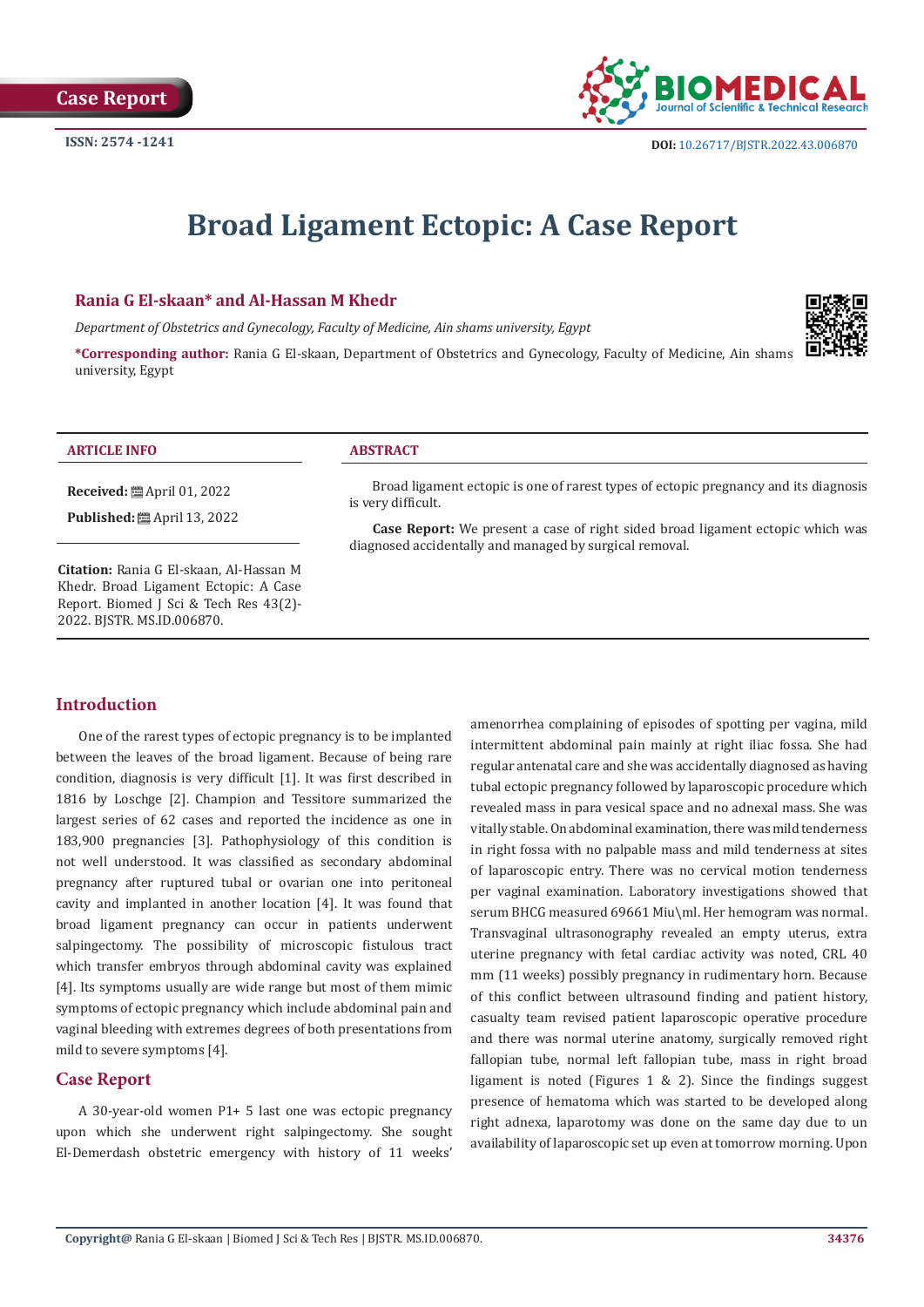entering peritoneal cavity, there was small hematoma above right ovary, bleeding from posterior leaflet of the broad ligament and the stump of right tube and mass at right broad ligament about 5x6 cm. The right broad ligament was opened, and the sac was excised, products of conceptions extruded. There was bleeding from the site, which was controlled by compression, complete removal of right tube, exploration of right ureter and right-sided great vessels which all were normal. She had no postoperative complications, but we lost to follow up after initial postoperative checkup at 2 weeks (Figure 3).



### **Figure 1:** Ultrasound finding

- 1) Ectopic pregnancy,
- 2) Uterus,
- 3) Site of mentioned hematoma.



**Figure 2:** Site of broad ligament ectopic in laparoscope.



**Figure 3:** Products of conception.

## **Discussion**

Abdominal pregnancy represents 1% of all ectopic pregnancies and 1 in 10,000 births. It is defined as implantation in the peritoneal cavity outside uterus and the fallopian tube [5]. Other potential sites of abdominal pregnancy are broad ligament, pelvic side wall, abdominal organs like liver or spleen and diaphragm [6]. Unlike tubal pregnancy which can be diagnosed easily after involution in ultrasound with high specificity reaching 99% combined with serum Beta HCG, diagnosis of broad ligament pregnancy is very difficult [1]. In our case, the patient was lucky to diagnosed accidentally via laparoscopy. Management of such cases usually by surgical intervention via laparotomy because of high risk of massive intraoperative blood loss which what done in our case. Laparoscopic approach for these cases was described but usually depends on surgical expertise of the operator [7].

#### **Conclusion**

There is little information to guide diagnosis and management of broad ligament ectopic but most cases in literature favor surgical intervention especially with availability of laparoscopy. Our case was misdiagnosed as tubal ectopic pregnancy, accidentally discovered during laparoscopic intervention, and was managed properly in our department without complications.

# **Acknowledgement**

6-unit casualty team and casualty professors.

# **References**

- 1. [Nair SS, Nayar J \(2016\) Thoracic endometriosis syndrome: a veritable](https://pubmed.ncbi.nlm.nih.gov/27190904/) [Pandora's Box. Journal of Clinical and Diagnostic Research 10\(4\): QR04.](https://pubmed.ncbi.nlm.nih.gov/27190904/)
- 2. Loschge (1818) Arch F Med Erfahr 2: 218.
- 3. Champion PK, Tessitore NJ (1938) Intraligamentary pregnancy: A survey of all published cases of over 7 calendar months, with the discussion of an additional case. Am J Obstet Gynecol 36: 281-293.